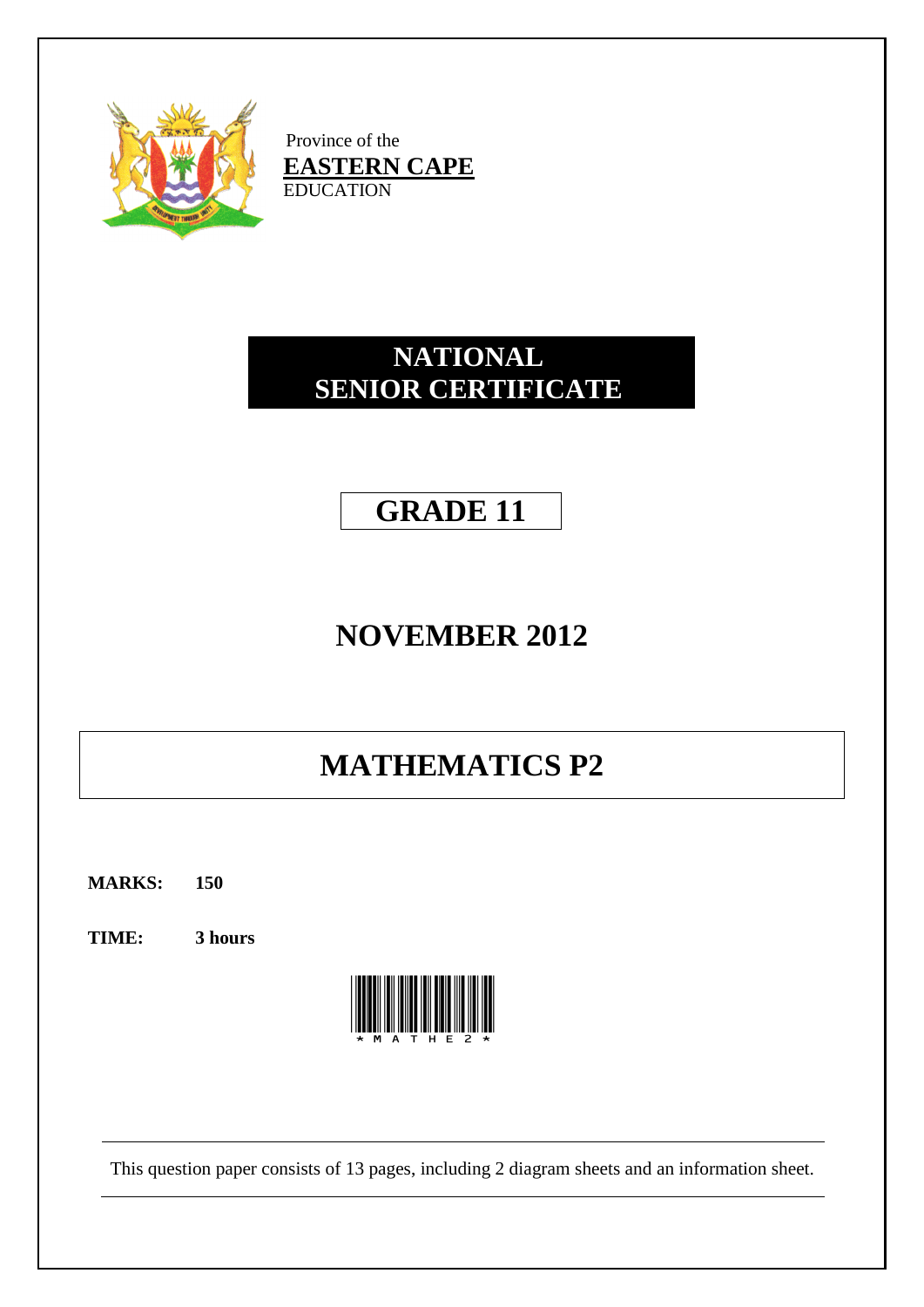#### **INSTRUCTIONS AND INFORMATION**

Read the following instructions carefully before answering the questions.

- 1. This question paper consists of 12 questions. Answer ALL the questions.
- 2. Clearly show ALL calculations, diagrams, graphs, et cetera, which you have used in determining the answers.
- 3. An approved scientific calculator (non-programmable and non-graphical) may be used, unless stated otherwise.
- 4. Round off your answers to TWO decimal places if necessary, unless stated otherwise.
- 5. Diagrams are NOT necessarily drawn to scale.
- 6. Two diagram sheets for answering QUESTION 2.2, QUESTION 4.1 and 4.2, QUESTION 7.2.2 and QUESTION 11.2 are attached at the end of this question paper. Write your name on them and insert them in your answer book.
- 7. Number the answers correctly according to the numbering system used in this question paper.
- 8. Write legibly and present your work neatly.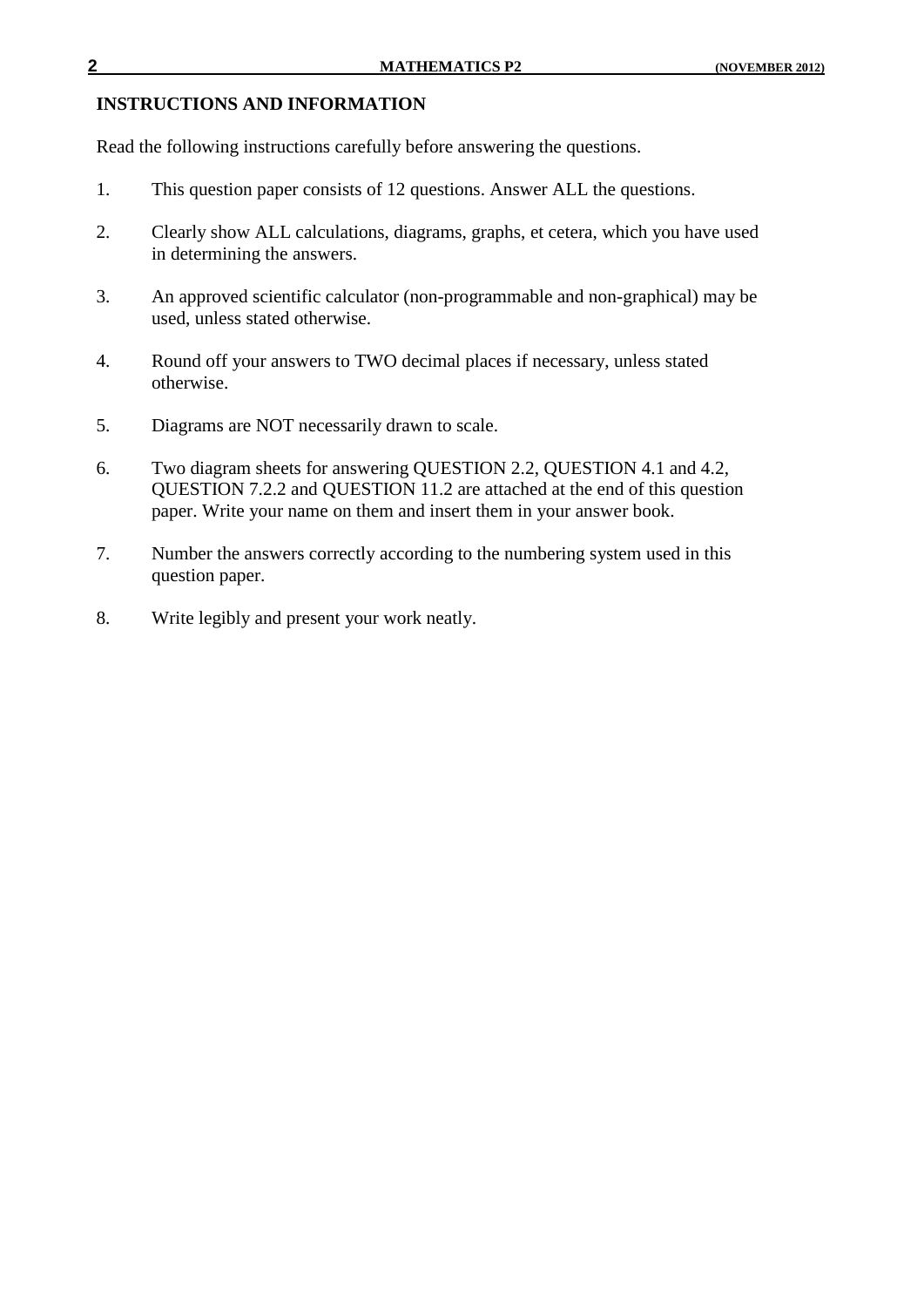

| 1.1 | State whether a linear, quadratic or exponential function would best fit the data in<br>the above scatter plot.                                                    | (1)                                                                                                                                                                                                                                                                                                                              |  |
|-----|--------------------------------------------------------------------------------------------------------------------------------------------------------------------|----------------------------------------------------------------------------------------------------------------------------------------------------------------------------------------------------------------------------------------------------------------------------------------------------------------------------------|--|
| 1.2 | A researcher says that if you drive at 160 km/h, you are likely to consume more<br>than 12 <i>l</i> /100km. Do you agree with the researcher? Justify your answer. |                                                                                                                                                                                                                                                                                                                                  |  |
| 1.3 | What advice would you give to drivers about their driving speed in order to keep<br>fuel consumption to the minimum?                                               | (2)<br>$[5]$                                                                                                                                                                                                                                                                                                                     |  |
|     | <b>QUESTION 2</b>                                                                                                                                                  |                                                                                                                                                                                                                                                                                                                                  |  |
|     | The following are the marks (out of 50) obtained by 10 randomly selected grade 11<br>learners in a test:                                                           |                                                                                                                                                                                                                                                                                                                                  |  |
|     | 31<br>35<br>18<br>22<br>25<br>11<br>44<br>36<br>42<br>49                                                                                                           |                                                                                                                                                                                                                                                                                                                                  |  |
| 2.1 | Determine the following:                                                                                                                                           |                                                                                                                                                                                                                                                                                                                                  |  |
|     | the median<br>2.1.1                                                                                                                                                | (2)                                                                                                                                                                                                                                                                                                                              |  |
|     | 2.1.2 the semi-interquartile range                                                                                                                                 | (3)                                                                                                                                                                                                                                                                                                                              |  |
| 2.2 | Draw a box and whisker diagram using the information in QUESTION 2.1.<br>Use DIAGRAM SHEET 1.                                                                      | (4)                                                                                                                                                                                                                                                                                                                              |  |
| 2.3 | Hence, comment on the distribution of data.                                                                                                                        | (1)<br>$[10] % \includegraphics[width=1\textwidth]{images/TrDiM-Architecture.png} % \caption{The first two different values of $d$-error of the estimators in the image. The first two different values of $d$-error of the input and the first two different values of $d$-error of the input.} % \label{TrDiM-Architecture} %$ |  |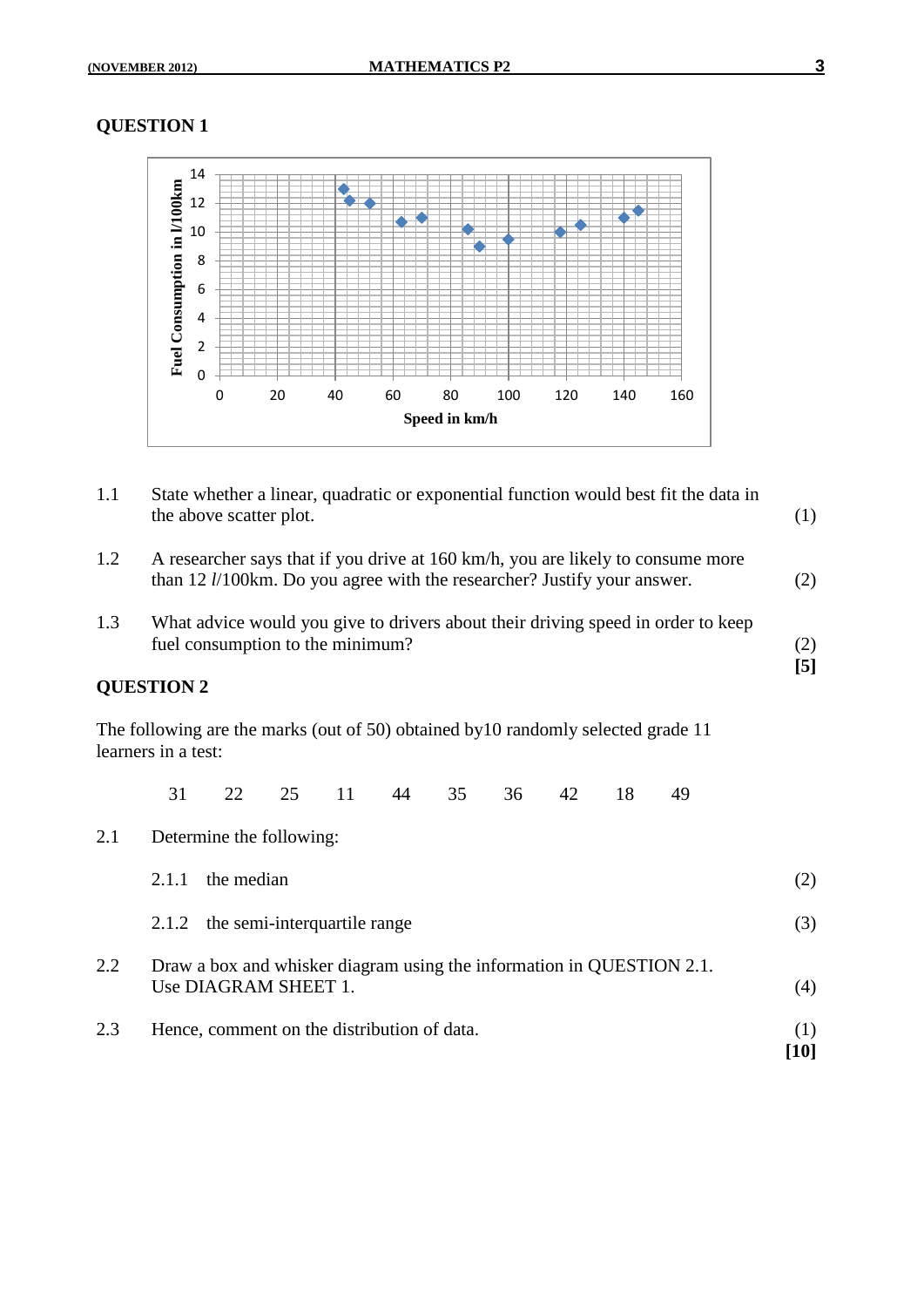The mean age of the first 13 spectators who went to St George's Park to watch an ODI (South Africa versus Australia) cricket match is 27. The 13 ages are given below:

20 32 25 14 *x* 38 22 30 19 28 34 40 25

| 3.1 | Calculate the value of $x$ .                                                                           | (2)        |
|-----|--------------------------------------------------------------------------------------------------------|------------|
| 3.2 | Hence, determine the standard deviation for the ages.                                                  | (3)        |
| 3.3 | Determine how many of the spectators had an age which is within one standard<br>deviation of the mean. | (2)<br>[7] |

## **QUESTION 4**

The following table represents the marks achieved by 65 grade 11 learners in a Mathematics test out of 40 marks:

| Interval        | Frequency | Cumulative frequency |
|-----------------|-----------|----------------------|
| $5 \le x < 10$  |           |                      |
| $10 \le x < 15$ |           |                      |
| $15 \le x < 20$ |           |                      |
| $20 \le x < 25$ |           |                      |
| $25 \le x < 30$ |           |                      |
| $30 \le x < 35$ |           |                      |
| $35 \le x < 40$ |           |                      |

| 4.1 | Complete the cumulative frequency table using DIAGRAM SHEET 1. | (2) |
|-----|----------------------------------------------------------------|-----|
|-----|----------------------------------------------------------------|-----|

| 4.2 | Draw the ogive (cumulative frequency graph) for the above data using<br>DIAGRAM SHEET 1.              | (3)        |
|-----|-------------------------------------------------------------------------------------------------------|------------|
| 4.3 | The school decided to reward learners who obtained 80% and above. How many<br>learners were rewarded? | (3)<br>[8] |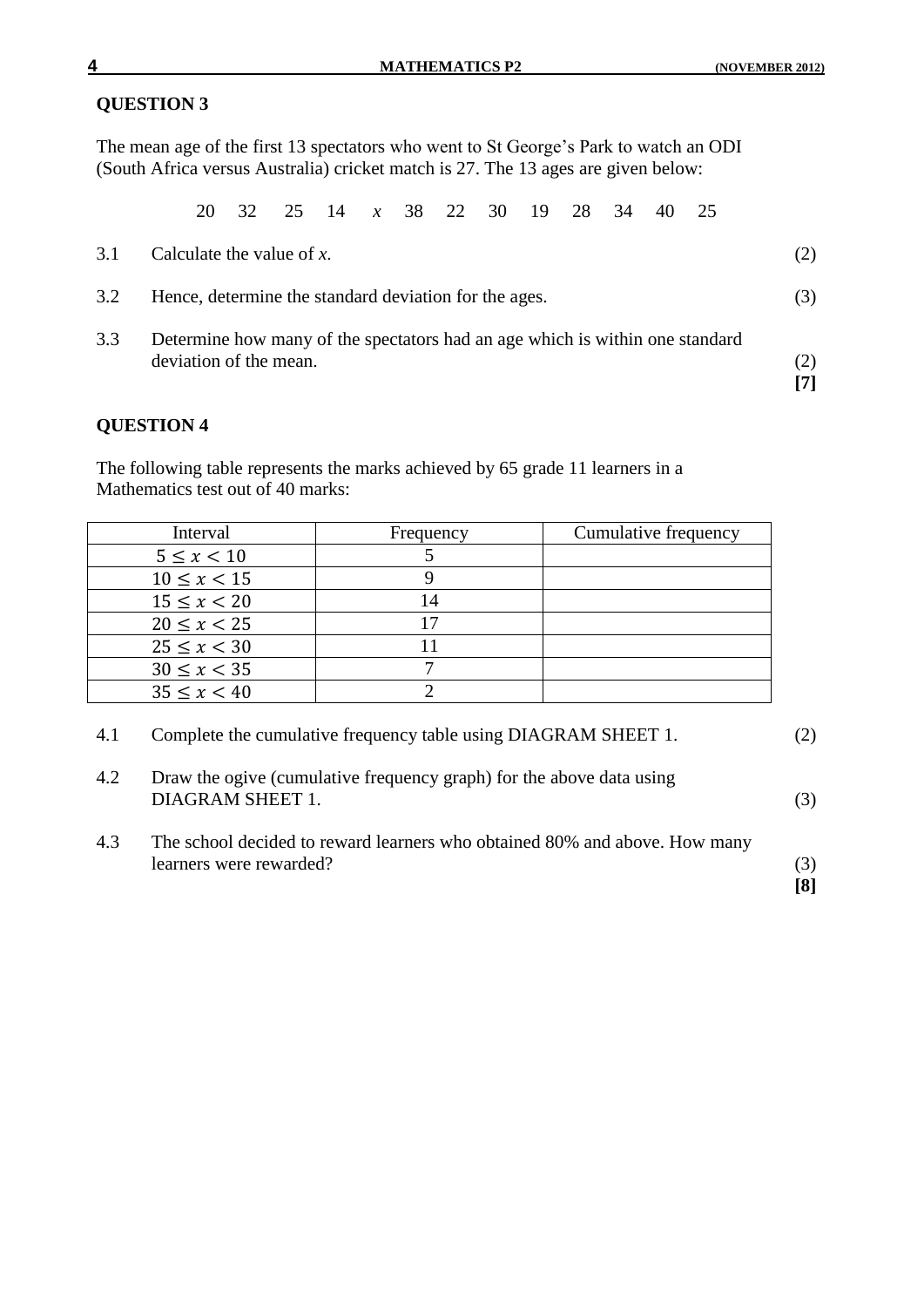In the diagram below, STAR is a quadrilateral with vertices  $S(-6; 4)$ ,  $T(-1; 3)$ ,  $A(p; -17)$  and  $R(-7; -1)$ . B is the midpoint of RT. SBA is a straight line.



| 5.6 | What type of quadrilateral is STAR? Give reasons for your answer. | (3)<br>$[20]$ |
|-----|-------------------------------------------------------------------|---------------|
| 5.5 | Determine whether AS is perpendicular to TR or not.               | (3)           |
| 5.4 | Hence, calculate the numerical value of $p$ .                     | (3)           |
| 5.3 | Determine the equation of line SA.                                | (4)           |
| 5.2 | Determine the coordinates of B, the midpoint of RT.               | (3)           |
| 5.1 | Show that $\triangle$ STR is isosceles.                           | (4)           |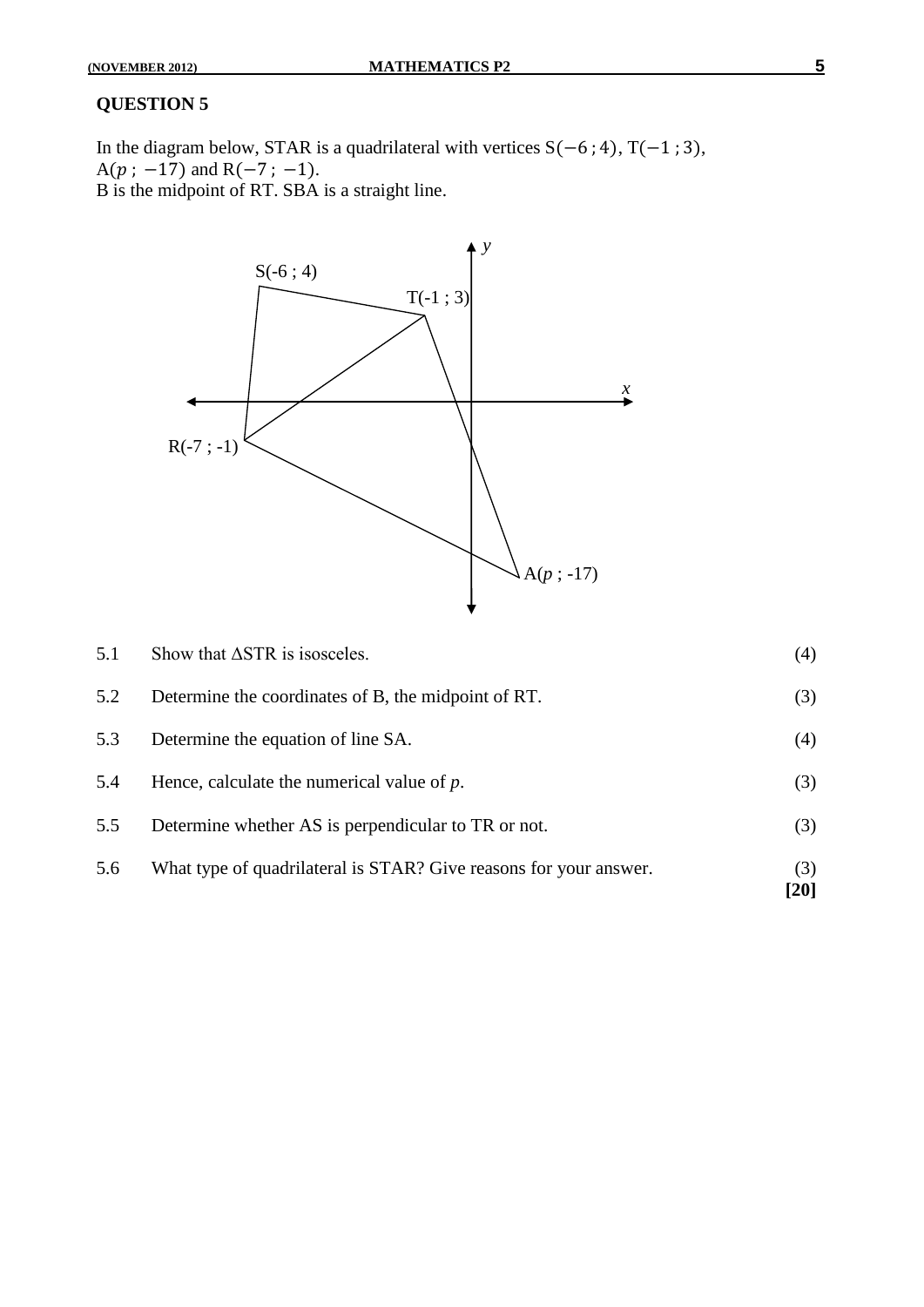P,  $Q(7; 6)$  and  $R(4; -6)$  are the vertices of  $\triangle PQR$ . P is on the *x*-axis.

The equation of PR is  $x + y + 2 = 0$ .

 $\theta$  and  $\alpha$  are the angles of inclination of PQ and QR respectively as shown in the diagram.



|     |                                                                    | $[15]$ |
|-----|--------------------------------------------------------------------|--------|
| 6.5 | Determine the size of PQR.                                         | (5)    |
| 6.4 | Determine the coordinates of T, if TPRQ is a parallelogram.        | (3)    |
| 6.3 | Determine the coordinates of P.                                    | (2)    |
| 6.2 | Determine the gradient of QR.                                      | (2)    |
| 6.1 | Determine the equation of a line parallel to PR passing through Q. | (3)    |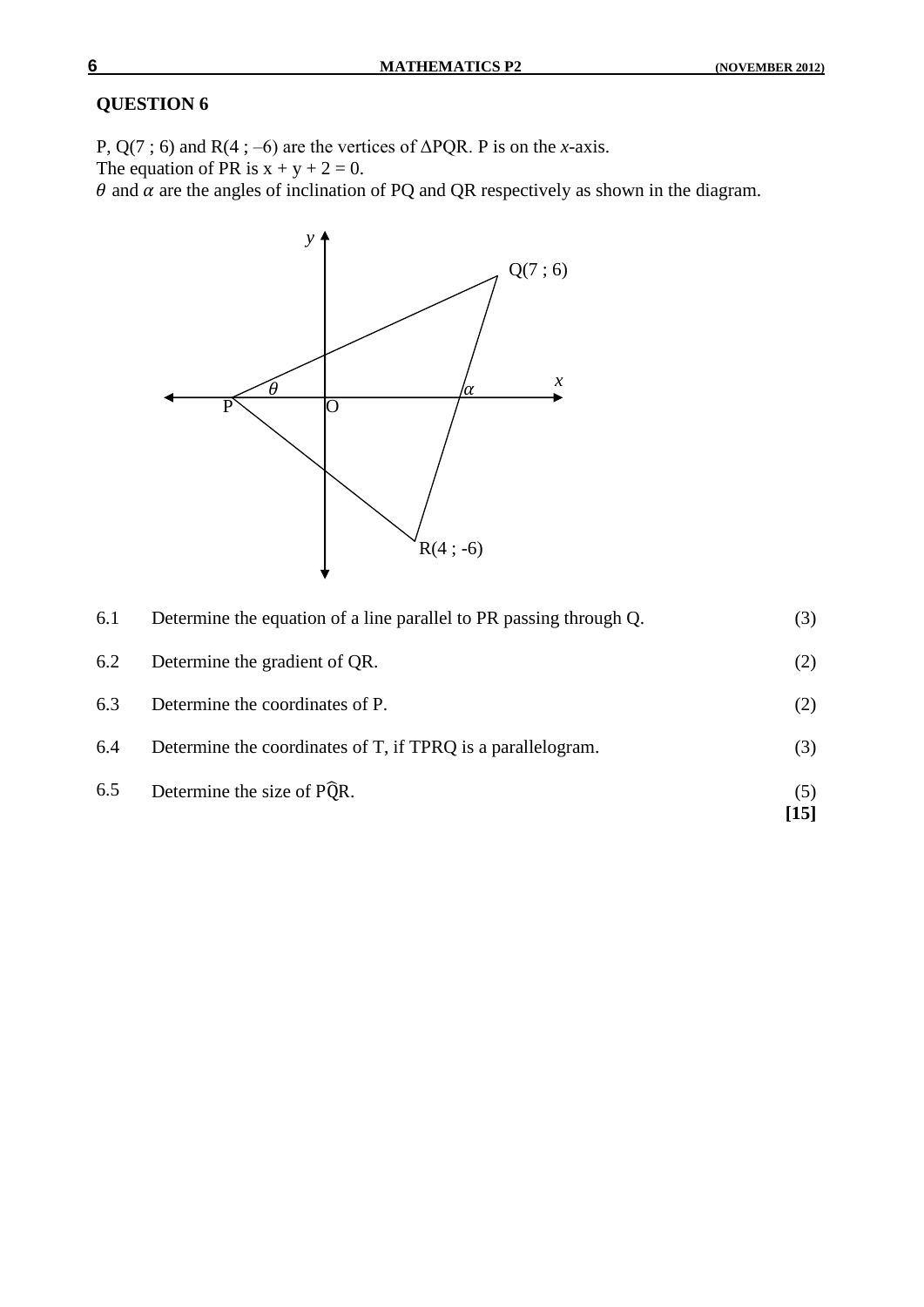| 7.1 | $R(6; -1)$ is a point on the Cartesian plane. Determine the co-ordinates of $R'$ , the<br>image of R, if: |                                                                                                                                                                                                                                 |               |
|-----|-----------------------------------------------------------------------------------------------------------|---------------------------------------------------------------------------------------------------------------------------------------------------------------------------------------------------------------------------------|---------------|
|     | 7.1.1                                                                                                     | R is rotated about the origin through $90^\circ$ in a clockwise direction.                                                                                                                                                      | (2)           |
|     |                                                                                                           | 7.1.2 R is reflected in the line $y = 0$ .                                                                                                                                                                                      | (2)           |
| 7.2 |                                                                                                           | $\triangle DEF$ is transformed to its image $\triangle D^{\prime\prime}E^{\prime\prime}F^{\prime\prime}$ as follows:<br>Reflection in the <i>x</i> -axis ( $y = 0$ ),<br>Followed by a translation of 3 units to the left.<br>٠ |               |
|     | 7.2.1                                                                                                     | Determine a single rule that transformed $\triangle DEF$ to $\triangle D''E''F''$ .                                                                                                                                             | (4)           |
|     | 7.2.2                                                                                                     | Hence or otherwise, draw $\Delta D^{\prime\prime} E^{\prime\prime} F^{\prime\prime}$ if the vertices of $\Delta DEF$ are $D(4; 3)$ ,<br>$E(0; -1)$ and $F(5; -2)$ . Use DIAGRAM SHEET 2.                                        | (4)           |
|     | 7.2.3                                                                                                     | Comment on the rigidity of the transformation of $\triangle DEF$ to $\triangle D^{\prime\prime}E^{\prime\prime}F^{\prime\prime}$ .                                                                                              | (2)           |
| 7.3 |                                                                                                           | Quadrilateral KLMN is enlarged to $K/L'M'N'$ using a scale factor of 3.                                                                                                                                                         |               |
|     | 7.3.1                                                                                                     | Write down the coordinates of N' if N is the point N( $\frac{1}{2}$ ; -2).                                                                                                                                                      | (2)           |
|     | 7.3.2                                                                                                     | Determine the perimeter of $K'L'M'N'$ if the perimeter of KLMN is 10<br>units.                                                                                                                                                  | (2)           |
| 7.4 |                                                                                                           | Describe in words the rule for rotating $T(-4; 1)$ to $T'(-1; -4)$ .                                                                                                                                                            | (2)<br>$[20]$ |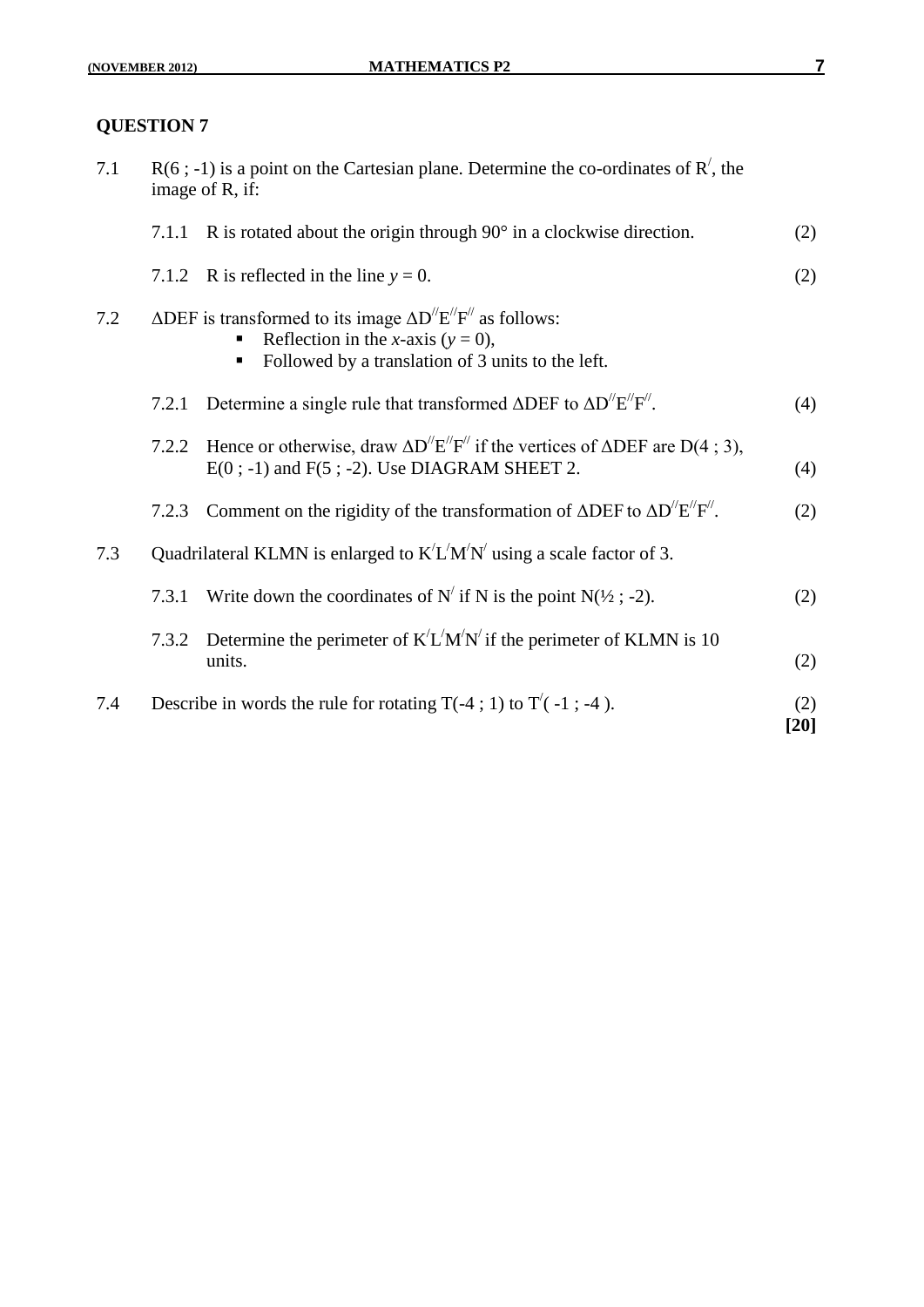**[11]**

## **QUESTION 8**

The diagram below shows a new container used for oil that is to be sold at garages. The container is made up of a cylinder and a cone. The height, h, of the cylinder is 15 cm and the slant height, s, of the cone is 10 cm.

(Formulae:  $V = \frac{1}{3}$  area of base  $\times$  H,  $V = \pi r^2 h$ ,  $SA = \pi r^2 + 2\pi r h$ ,  $SA = \pi r s$ )



| 8.1 | Determine the radius, r, if the volume of the cylinder is 4 000 cm <sup>3</sup> . | (3) |
|-----|-----------------------------------------------------------------------------------|-----|
| 8.2 | Hence, determine the total volume of the container.                               | (4) |
| 8.3 | Calculate the total surface area of the container.                                | (4) |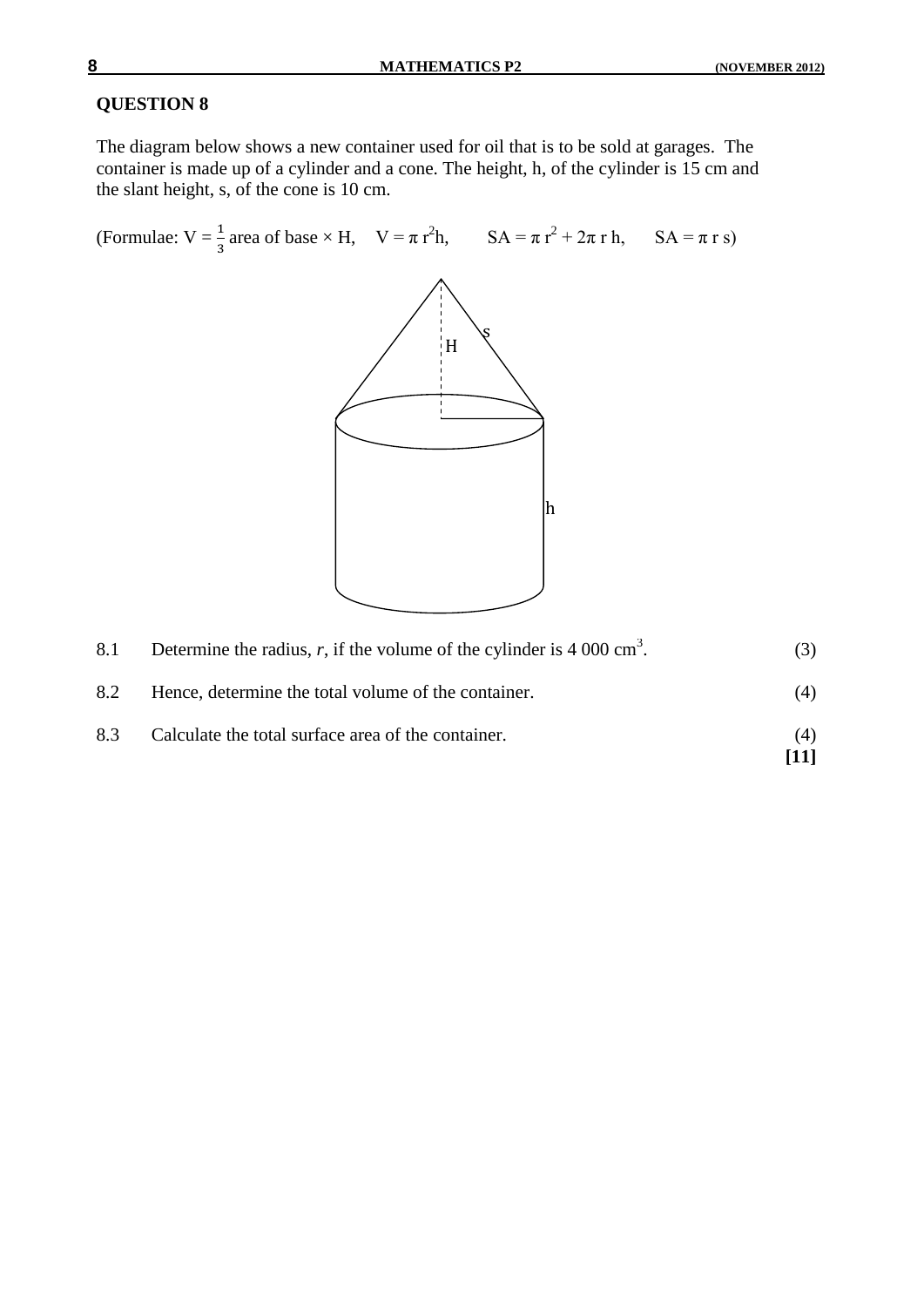- 9.1 If  $\sin 29^\circ = p$  determine the following in terms of *p*:
	- 9.1.1  $\cos 29^\circ$  (3)

9.1.2 
$$
\tan(-569^\circ)
$$
 (2)

$$
9.1.3 \quad 1 - \cos^2 61^\circ \tag{2}
$$

9.2 Prove the following identity:

$$
\left(\frac{1}{\sin\beta} + \frac{1}{\tan\beta}\right)^2 = \frac{1 + \cos\beta}{1 - \cos\beta} \tag{5}
$$

#### **QUESTION 10**

10.1 Simplify without using a calculator:

$$
\frac{\sin(-x).\tan(x-360^\circ).\sin(450^\circ - x)}{\cos 180^\circ} + \cos^2(x - 180^\circ)
$$
\n(8)

10.2 Determine the general solution of:

$$
\sin x - 3\cos x = 0\tag{4}
$$

10.3 Solve for  $\alpha$  if:

$$
2. \sqrt{\sin \alpha} = 1 \quad \text{for } \alpha \in [90^\circ; 270^\circ]
$$
\n<sup>(3)</sup>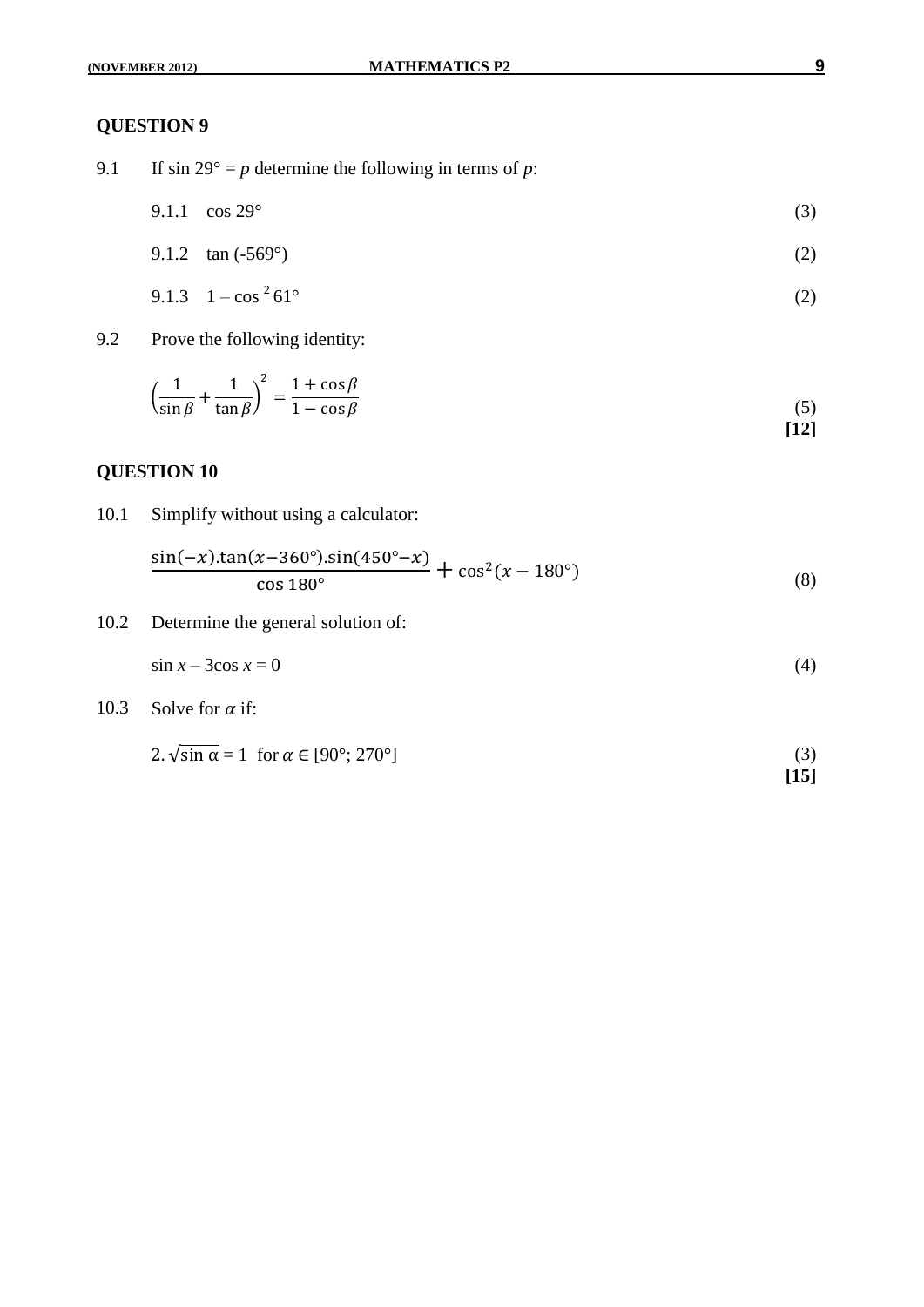|                                         |                                                                                                                              | Given: $f(x) = -\sin x$ and $g(x) = \cos (x - 30^{\circ})$                                                                 |             |
|-----------------------------------------|------------------------------------------------------------------------------------------------------------------------------|----------------------------------------------------------------------------------------------------------------------------|-------------|
| 11.1                                    |                                                                                                                              | Write down the maximum value of $3.g(x)$ .                                                                                 | (1)         |
| 11.2                                    | Sketch the graphs of $f$ and $g$ on the same system of axes on<br>DIAGRAM SHEET 2 for $x \in [-180^{\circ} ; 180^{\circ}]$ . |                                                                                                                            | (6)         |
| 11.3                                    | $g(x) - f(x) \leq 0$                                                                                                         | Use your graph to determine the values of x, for $x \in [-180^{\circ}$ ; 180 <sup>o</sup> ], for which:                    | (4)         |
| Answer the following questions:<br>11.4 |                                                                                                                              |                                                                                                                            |             |
|                                         | 11.4.1                                                                                                                       | Write down the equation of h if h is the translation of g by $60^{\circ}$ to the<br>right and 1 unit up.                   | (2)         |
|                                         | 11.4.2                                                                                                                       | Determine the maximum value of $h(x) - f(x)$ .                                                                             | (2)         |
| 11.5                                    |                                                                                                                              | Explain why the reflection of f in the x-axis and the reflection of f in the y-axis<br>will both result in the same graph. | (2)<br>[17] |

## **QUESTION 12**

Trapezium PQRT is a plot of land bought by a farmer. RST is a straight line. ΔQRS is right-angled at R and PQST is a parallelogram.  $QR = 40$  m,  $\angle$ PST = 85° and  $\angle$ QSR = 30°.



- 12.1 Calculate the length of QS. (2)
- 12.2 Calculate the length of PQ. (3)
- 12.3 Determine the area of the trapezium PQRT. (5)

**[10]**

**TOTAL: 150**

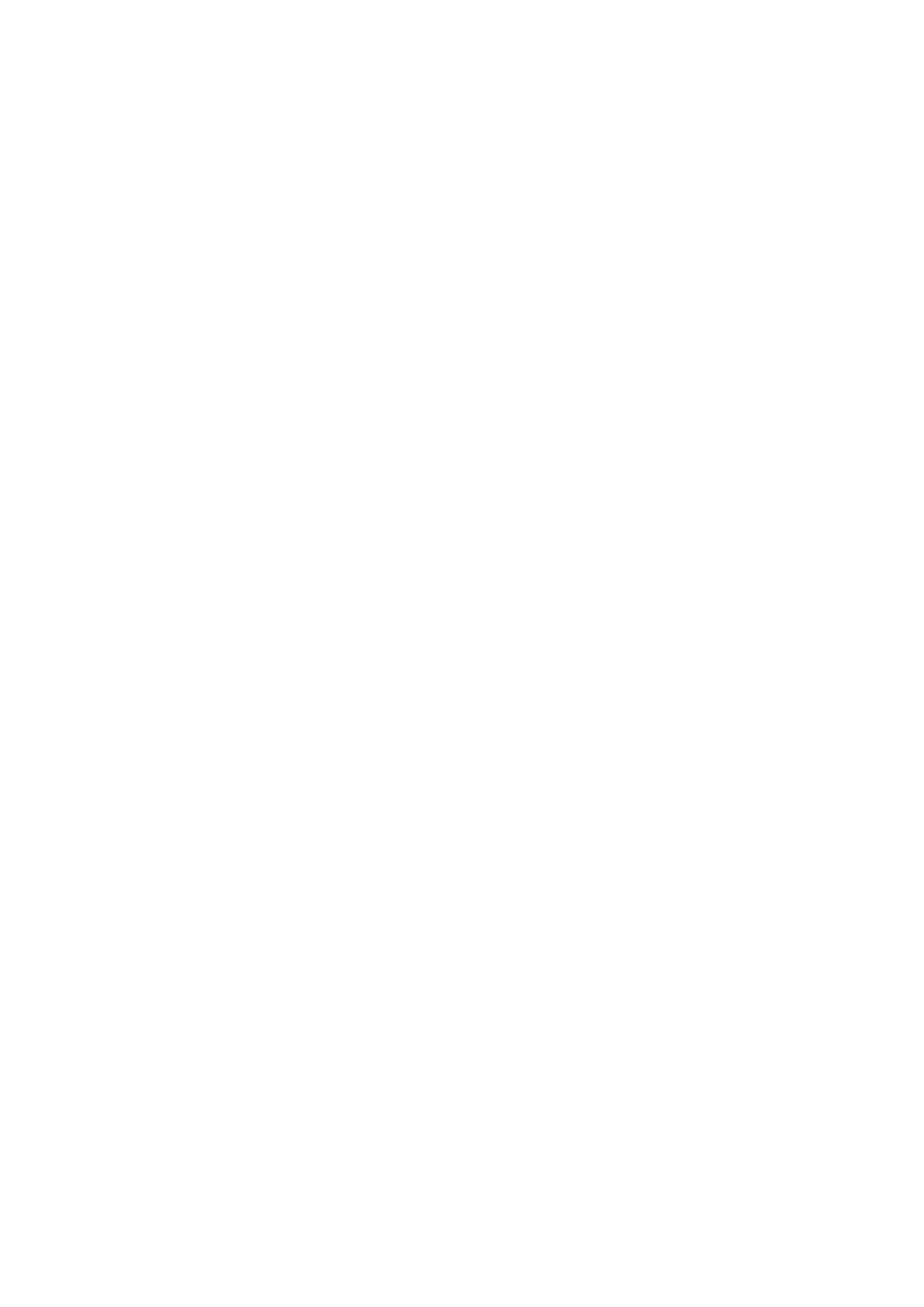#### **INFORMATION SHEET: MATHEMATICS**

$$
x = \frac{-b \pm \sqrt{b^2 - 4ac}}{2a}
$$
  
\n
$$
A = P(1 + n i) \qquad A = P(1 - n i) \qquad A = P(1 - i)^n \qquad A = P(1 + i)^n
$$
  
\n
$$
\sum_{i=1}^{n} 1 = n \qquad \sum_{i=1}^{n} i = \frac{n(n+1)}{2} \qquad T_n = a + (n-1)d \qquad S_n = \frac{n}{2}(2a + (n-1)d)
$$
  
\n
$$
T_n = ar^{n-1} \qquad S_n = \frac{a(r^n - 1)}{r - 1} \qquad r \neq 1 \qquad S_n = \frac{a}{1 - r} \qquad 1 < r < 1
$$
  
\n
$$
F = \frac{x[(1 + i)^n - 1]}{i} \qquad P = \frac{x[1 - (1 + i)^{n-1}]}{i}
$$
  
\n
$$
f'(x) = \lim_{h \to 0} \frac{f(x + h) - f(x)}{h}
$$
  
\n
$$
d = \sqrt{(x_2 - x_1)^2 + (y_2 - y_1)^2} \qquad M\left(\frac{x_1 + x_2}{2}; \frac{y_1 + y_2}{2}\right)
$$
  
\n
$$
y = mx + c \qquad y - y_1 = m(x - x_1) \qquad m = \frac{y_2 - y_1}{x_2 - x_1} \qquad m = \tan \theta
$$
  
\n
$$
(x - a)^2 + (y - b)^2 = r^2
$$
  
\nIn  $\triangle ABC$ :  $\frac{a}{\sin A} = \frac{b}{\sin B} = \frac{c}{\sin C}$   $a^2 = b^2 + c^2 - 2bc \cos A$  *area  $\triangle ABC$*   $= \frac{1}{2}ab.\sin C$   
\n
$$
\sin(\alpha + \beta) = \sin \alpha.\cos \beta + \cos \alpha.\sin \beta
$$
  
\n
$$
\cos(\alpha + \beta) = \cos \alpha.\cos \beta - \sin \alpha.\sin \beta
$$
  
\n
$$
\cos(\alpha - \beta) = \cos \alpha.\cos \beta + \sin \alpha.\sin \beta
$$
  
\n
$$
\cos 2\alpha = \begin{cases} \cos^2 \alpha - \sin^2 \alpha & \sin 2\alpha = 2 \sin \alpha.\cos
$$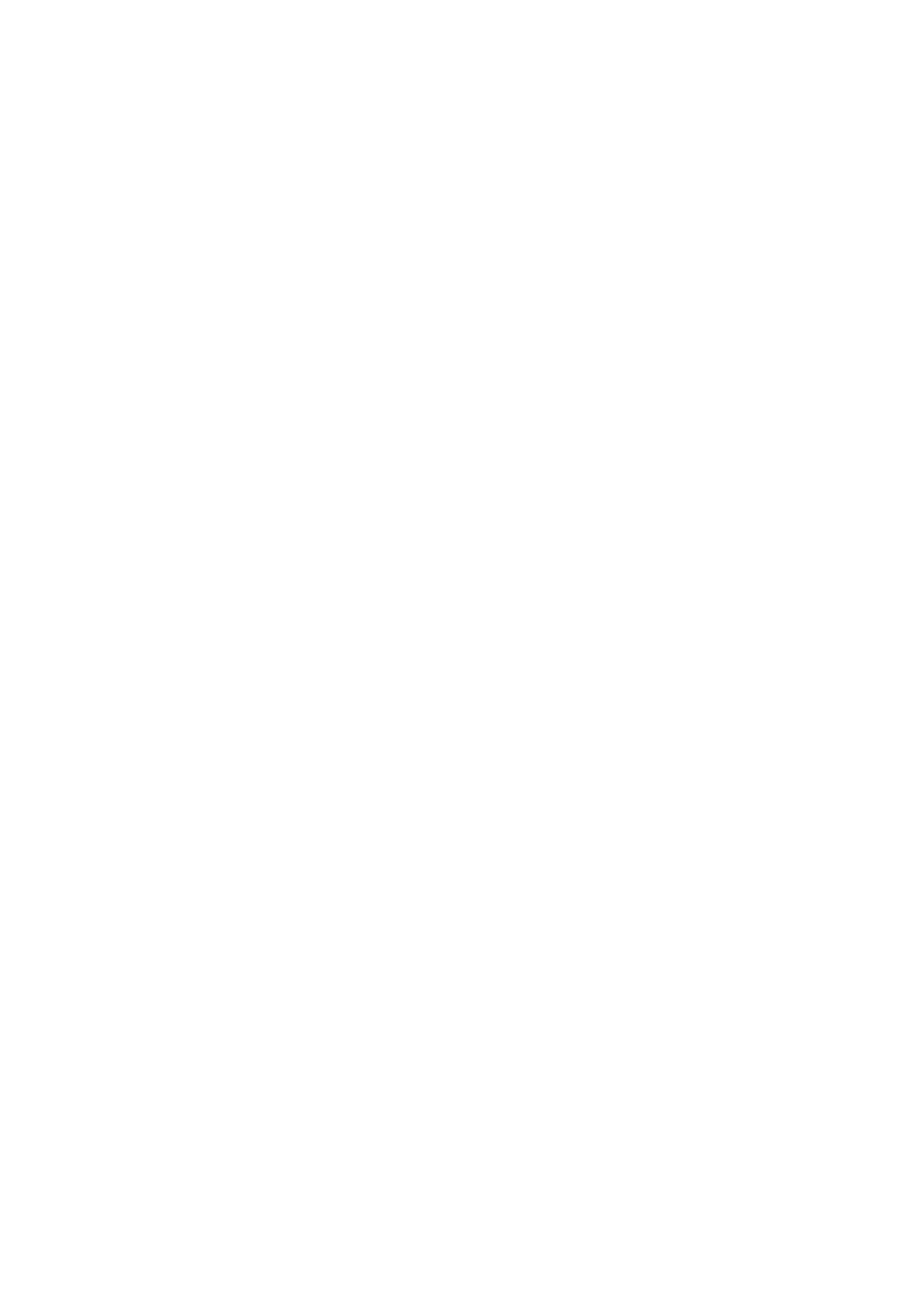#### **DIAGRAM SHEET 1**



# **QUESTION 2.2**



#### **QUESTION 4.1**

| Interval        | Frequency | Cumulative frequency |
|-----------------|-----------|----------------------|
| $5 \le x < 10$  |           |                      |
| $10 \le x < 15$ |           |                      |
| $15 \le x < 20$ | 14        |                      |
| $20 \le x < 25$ |           |                      |
| $25 \le x < 30$ |           |                      |
| $30 \le x < 35$ |           |                      |
| $35 \le x < 40$ |           |                      |

# **QUESTION 4.2**